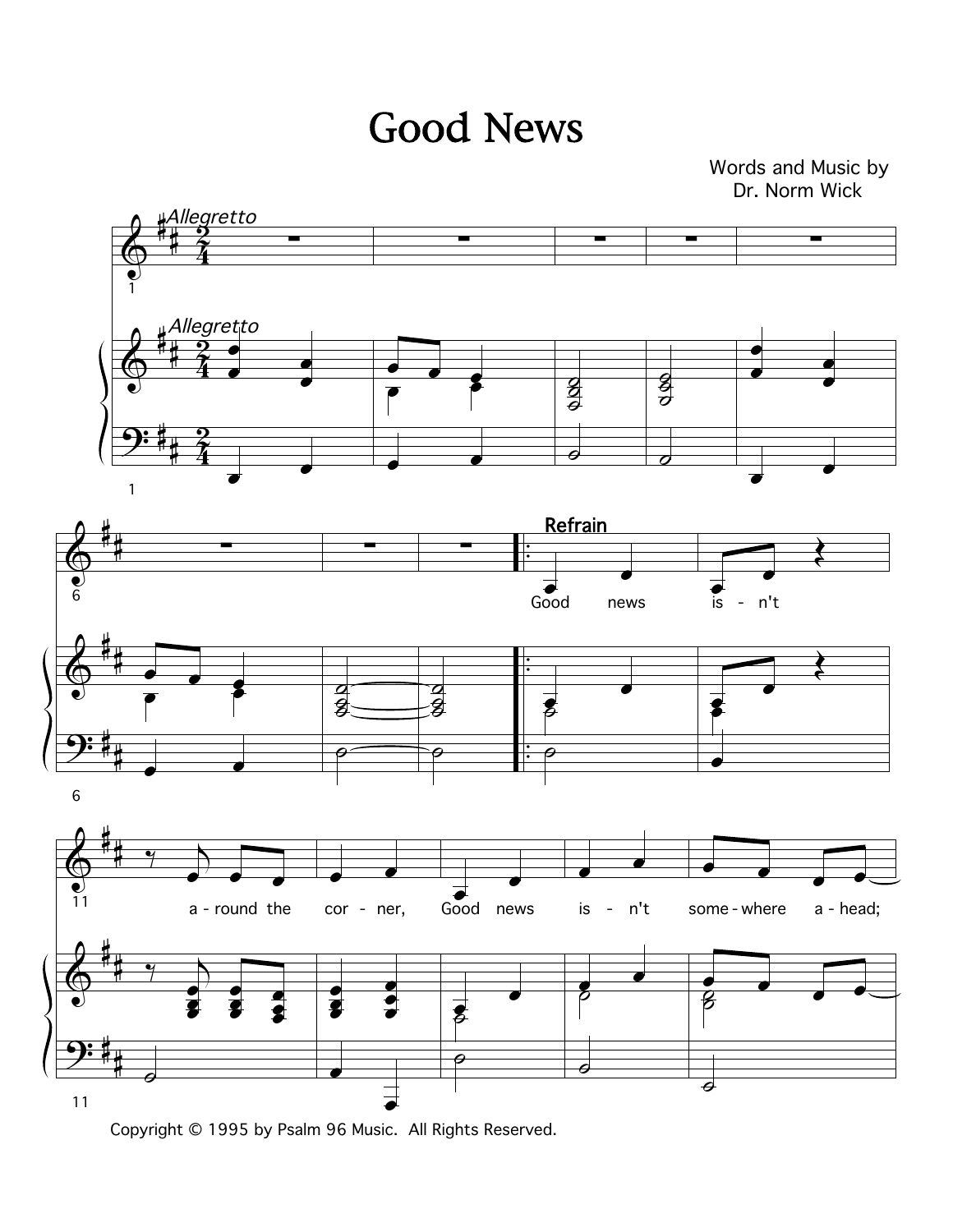



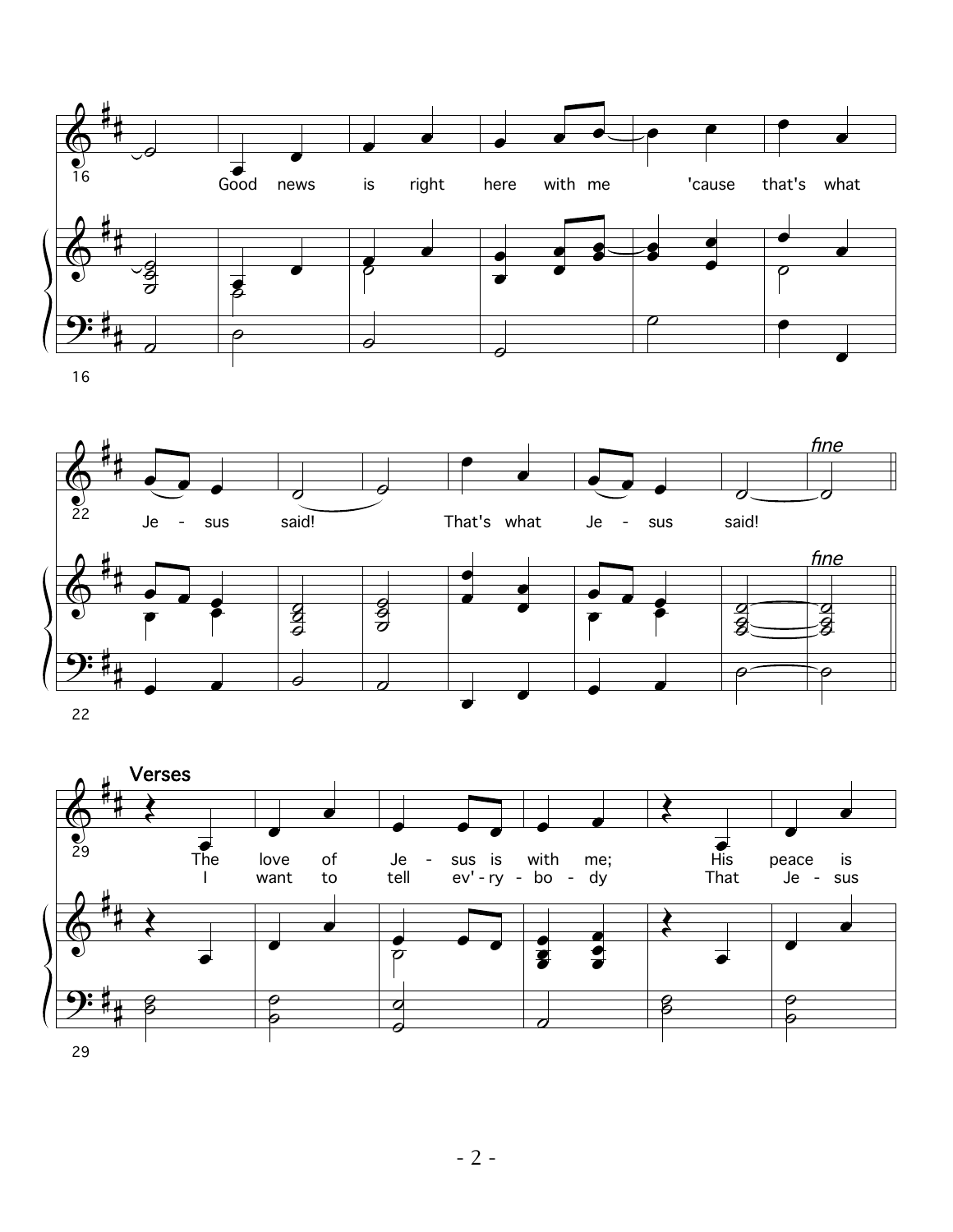





- 3 -